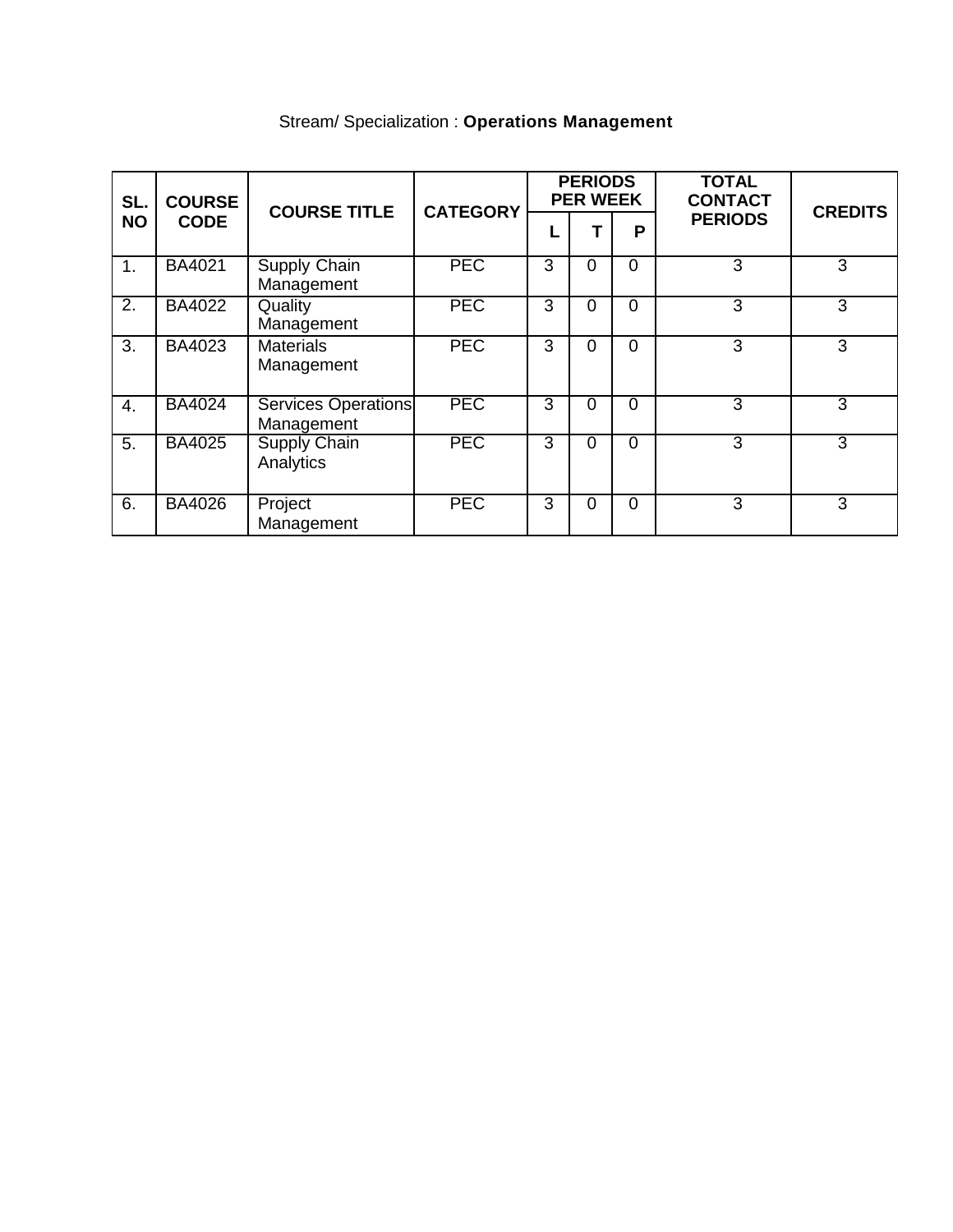#### **COURSE OBJECTIVE:**

 $\triangleright$  To help understand the importance of and major decisions in supply chain management for gaining competitive advantage.

#### **UNIT I INTRODUCTION 9**

Supply Chain – Fundamentals, Evolution, Role in Economy, Importance, Decision Phases, Enablers & Drivers of Supply Chain Performance; Supply chain strategy; Supply Chain Performance Measures.

#### **UNIT II SUPPLY CHAIN NETWORK 9**

Distribution Network Design – Role in supply chain, Influencing factors, design options, online sales and distribution network, Distribution Strategies; Network Design in supply chain – Role, influencing factors, framework for network design, Impact of uncertainty on Network Design.

#### **UNIT III PLANNING DEMAND, INVENTORY AND SUPPLY 9**

Managing supply chain cycle inventory and safety inventory - Uncertainty in the supply chain, Analyzing impact of supplychain redesign on the inventory, Risk Pooling, Managing inventory for short life-cycle products, multiple item -multiple location inventory management; Pricing and Revenue Management.

#### **UNIT IV LOGISTICS 9**

Transportation – Role, Modes and their characteristics, infrastructure and policies, transport documentation, design options, trade-offs in transportation design, intermodal transportation. Logistics outsourcing – catalysts, benefits, value proposition. 3PL, 4PL, 5PL, 6PL; International Logistics -objectives, importance in global economy, Characteristics of global supply chains, Incoterms.

### **UNIT V SUPPLY CHAIN INNOVATIONS 9**

Supply Chain Integration, SC process restructuring, IT in Supply Chain; Agile Supply Chains, Legible supply chain, Green Supply Chain, Reverse Supply chain; Supply chain technology trends – AI, Advanced analytics, Internet of Things, Intelligent things, conversational systems, robotic process automation, immersive technologies, Blockchain.

#### **COURSE OUTCOMES:**

- 1. Understanding of supply chain fundamentals
- 2. Ability to design supply chain networks to enhance supply chain performance
- 3. Ability to plan demand based on inventory and supply
- 4. Understanding the role of logistics in supply chain performance
- 5. Awareness of innovations for sustainable supply chains

#### **REFERENCES:**

- 1. Sunil Chopra, Peter Meindl and DharamVirKalra, Supply Chain Management-Strategy Planning and Operation, Pearson Education, Sixth Edition, 2016.
- 2. Janat Shah, Supply Chain Management Text and Cases, Pearson Education, 2009
- 3. Ballou Ronald H, Business Logistics and Supply Chain Management, Pearson Education, 5<sup>th</sup>Edition, 2007.
- 4. David Simchi-Levi, Philip Kaminsky, Edith Simchi-Levi, Designing and Managing the Supply Chain: Concepts, Strategies, and Cases, Tata McGraw-Hill, 2005.
- 5. Pierre David, International Logistics, Biztantra, 2011.

### **TOTAL: 45 PERIODS**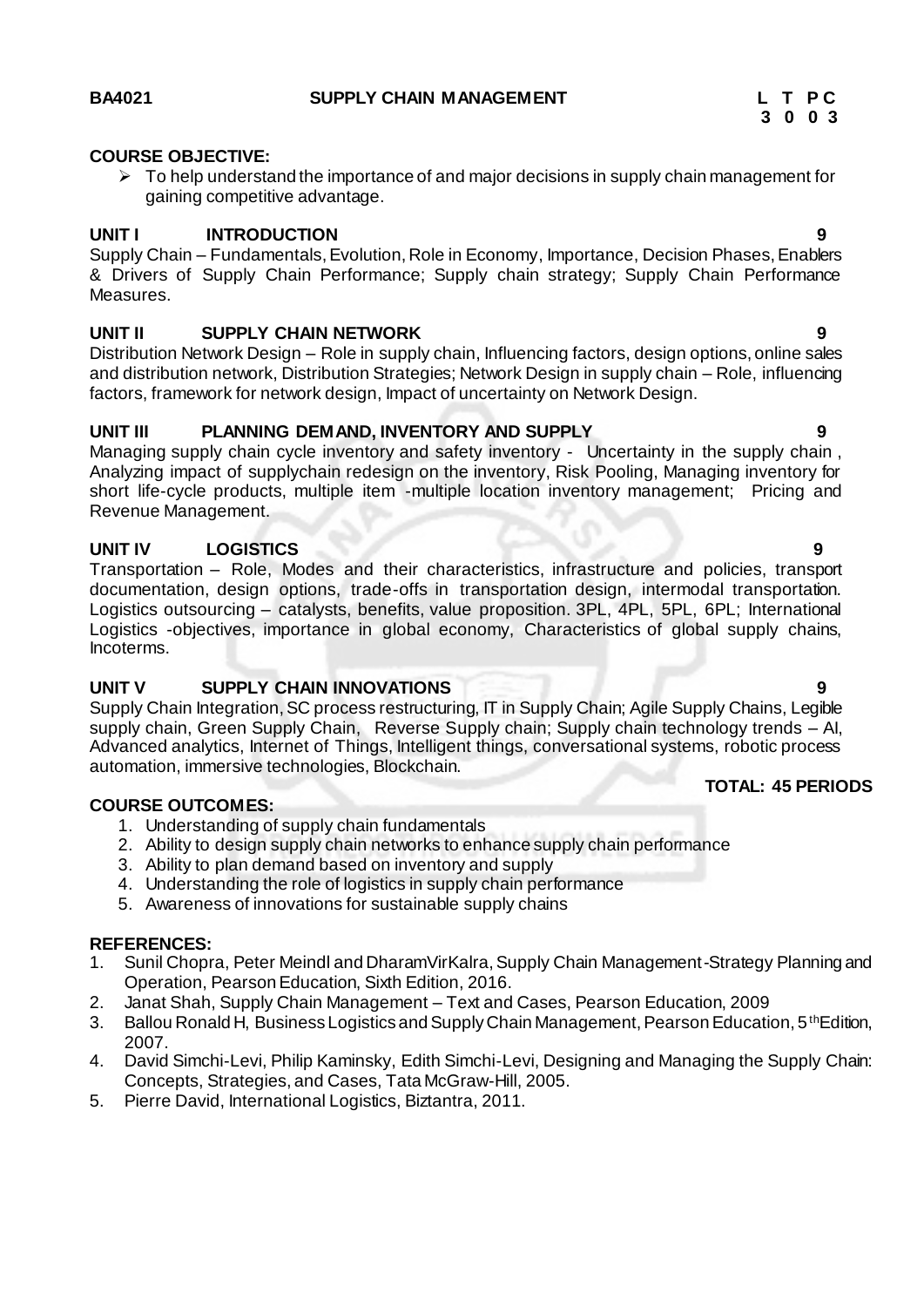# **COURSE OBJECTIVE:**

 $\triangleright$  To learn the various principles and practices of Quality Management

# **UNIT I INTRODUCTION 9**

Introduction - Need for quality - Evolution of quality - Definition of quality. Concept of Quality –different perspectives. Concept of total Quality – Design, inputs, process and output - Attitude and involvement of top management. Customer Focus – customer perception - customer retention. Dimensions of product and service quality. Cost of quality.

# **UNIT II QUALITY MANAGEMENT PHILOSOPHIES AND PRICIPLES 9**

Quality Gurus - Crosby, Deming, Masaaki Imai, Feigenbaum, Ishikawa, Juran, Oakland, ShigeoShingo, and Taguchi. Concepts of Quality circle, Japanese 5S principles and 8D methodology.

# **UNIT III STATISTICAL PROCESS CONTROL 9**

Statistical Process Control (SPC) – Meaning, Significance. construction of control charts for variables and attributes. Process capability – meaning, significance and measurement. Six sigma- concepts of process capability. Reliability concepts – definitions, reliability in series and parallel, product life characteristics curve. Total productive maintenance (TMP), Terotechnology. Business process Improvement (BPI) – principles, applications, reengineering process, benefits and limitations.

# **UNIT IV QUALITY TOOLS AND TECHNIQUES 9**

Quality Tools - The seven traditional tools of quality, New management tools.Six-sigma, Bench marking, Poka-yoke, Failure Mode Effect Analysis (FMEA) – reliability, failure rate, FMEA stages, design, process and documentation. Quality Function Deployment (QFD) – Benefits, house of quality. Taguchi - quality loss function, parameter and tolerance design, signal tonoise ratio.

# **UNIT V QUALITY MANAGEMENT SYSTEMS 9**

Introduction Quality management systems – IS/ISO 9004:2000 – Quality System –Elements, Documentation guidelines for performance improvements. Quality Audits - QS 9000 – ISO 14000 – Concepts. TQM -culture, framework, benefits, awareness and obstacles. Employee involvement – Motivation, empowerment, Team and Teamwork, Recognition and Reward, Performance appraisal. Supplier - Selection, Partnering, Supplier Rating.

# **COURSE OUTCOMES:**

- 1. Understanding the evolution of Quality management
- 2. Understanding of quality philosophies and practices
- 3. Ability to apply statistical process control to enhance quality.
- 4. Ability to apply quality tools to enhance organization's quality performance
- 5. Awareness of quality management systems

# **REFERENCES:**

- 1. Dale H.Besterfield, CarolBesterfield-Michna, Glen H. Besterfield, Mary Besterfield -Sacre, Hemant Urdhwareshe, Rashmi Urdhwareshe, Total Quality Management (TQM), Fifth edition, Pearson Education, 2018.
- 2. Shridhara Bhat K, Total Quality Management Text and Cases, Himalaya Publishing House, First Edition 2010
- 3. PoornimaM.Charantimath, Total Quality Management, Pearson Education, Second Edition, 2011.
- 4. Douglas C. Montgomory, Introduction to Statistical Quality Control, Wiley Student Edition4th Edition, Wiley India Pvt Limited, 2008.
- 5. Indian standard quality management systems Guidelines for performance improvement (Fifth Revision), Bureau of Indian standards, New Delhi.
- 6. Panneerselvam.R, Sivasankaran. P, Quality Management, PHI Learning, 2014.

 **3 0 0 3**

# **TOTAL: 45 PERIODS**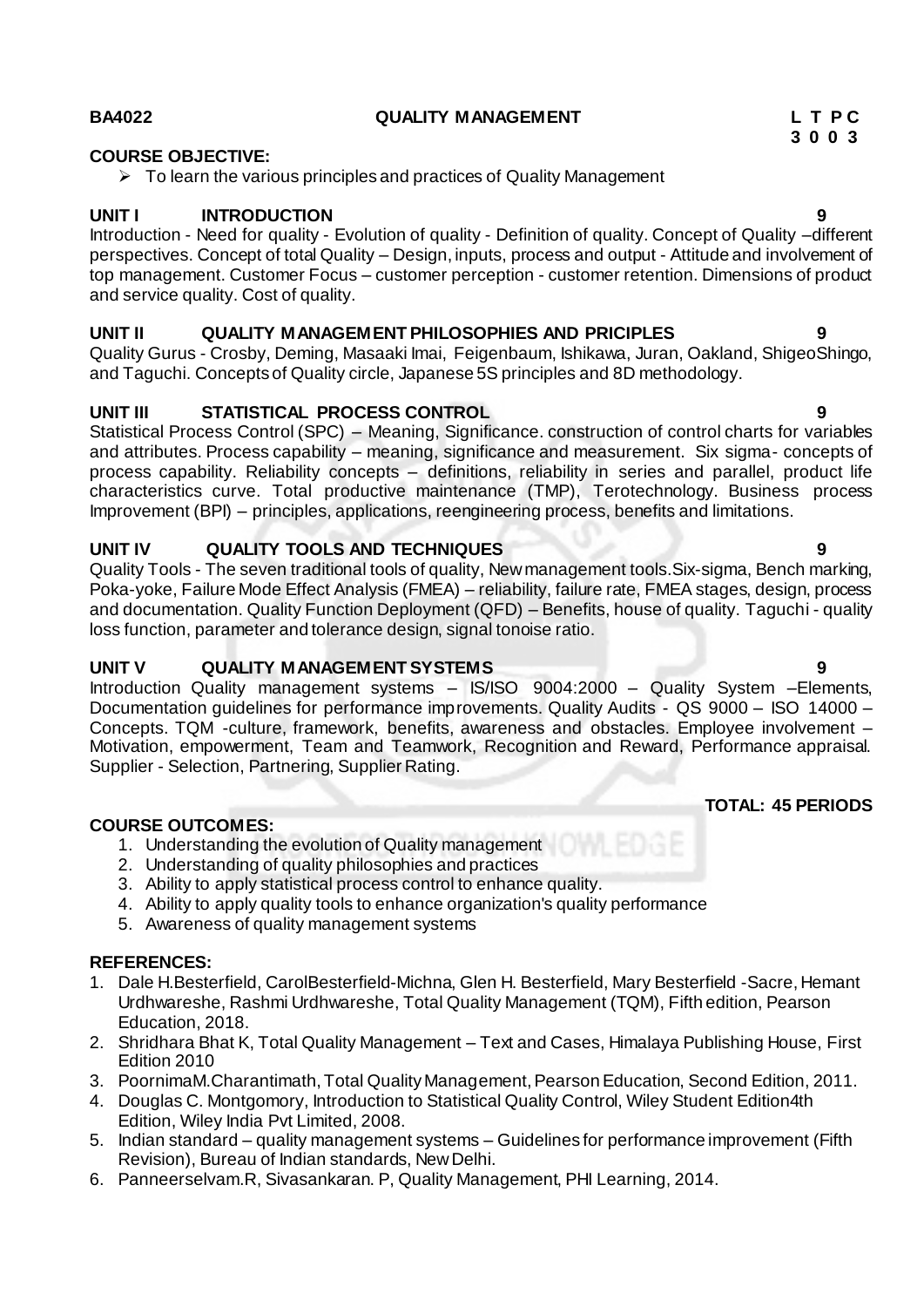#### **BA4023 MATERIALS MANAGEMENT**

#### **COURSE OBJECTIVE : 3 0 0 3**

 $\triangleright$  To understand why materials management should be considered for profit in operations

#### **UNIT I INTRODUCTION 9**

Operating environment-aggregate planning-role, need, strategies, costs techniques, approaches-master scheduling-manufacturing planning and control system-manufacturing resource planning-enterprise resource planning-making the production plan

#### **UNIT II MATERIALS PLANNING 9**

Materials requirements planning-bill of materials-resource requirement planning-manufacturing resource planning-capacity management-scheduling orders-production activity control-codification.

#### **UNIT III INVENTORY MANAGEMENT 9**

Policy Decisions–objectives-control -Retail Discounting Model, Newsvendor Model; Review of deterministic models, Probabilistic inventory models.

#### **UNIT IV PURCHASING MANAGEMENT 9**

Establishing specifications-selecting suppliers-price determination-forward buying-mixed buying strategy-price forecasting-buying seasonal commodities-purchasing under uncertainty-demand management-price forecasting-purchasing under uncertainty-purchasing of capital equipmentinternational purchasing

#### **UNIT V WAREHOUSE MANAGEMENT 9**

Warehousing functions – types - Stores management-stores systems and procedures-incoming materials control-stores accounting and stock verification-Obsolete, surplus and scrap-value analysis-material handling-transportation and traffic management -operational efficiency-productivity-cost effectivenessperformance measurement

### **TOTAL: 45 PERIODS**

### **COURSE OUTCOMES:**

- 1. Understanding basics of materials management
- 2. Understanding requirement analysis for material planning
- 3. Ability to apply inventory management models
- 4. Understanding purchasing practices
- 5. Understanding storage in warehouse

#### **REFERENCES :**

- 1. J.R.Tony Arnold, Stephen N. Chapman, Lloyd M. Clive, Materials Management, Pearson, 2012.
- 2. P. Gopalakrishnan, Purchasing and Materials Management, Tata McGraw Hill, 2012
- 3. A.K.Chitale and R.C.Gupta, Materials Management, Text and Cases, PHI Learning, 2nd Edition, 2006
- 4. A.K.Datla, Materials Management, Procedure, Text and Cases, PHI Learning, 2nd Edition, 2006
- 5. Ajay K Garg, Production and Operations Management**,**Tata McGraw Hill , 2012
- 6. Ronald H. Ballou and Samir K. Srivastava, Business Logistics and Supply Chain Management, Pearson education,Fifth Edition
- 7. S. N. Chary, Production and Operations Management, Tata McGraw Hill , 2012

**L T P C**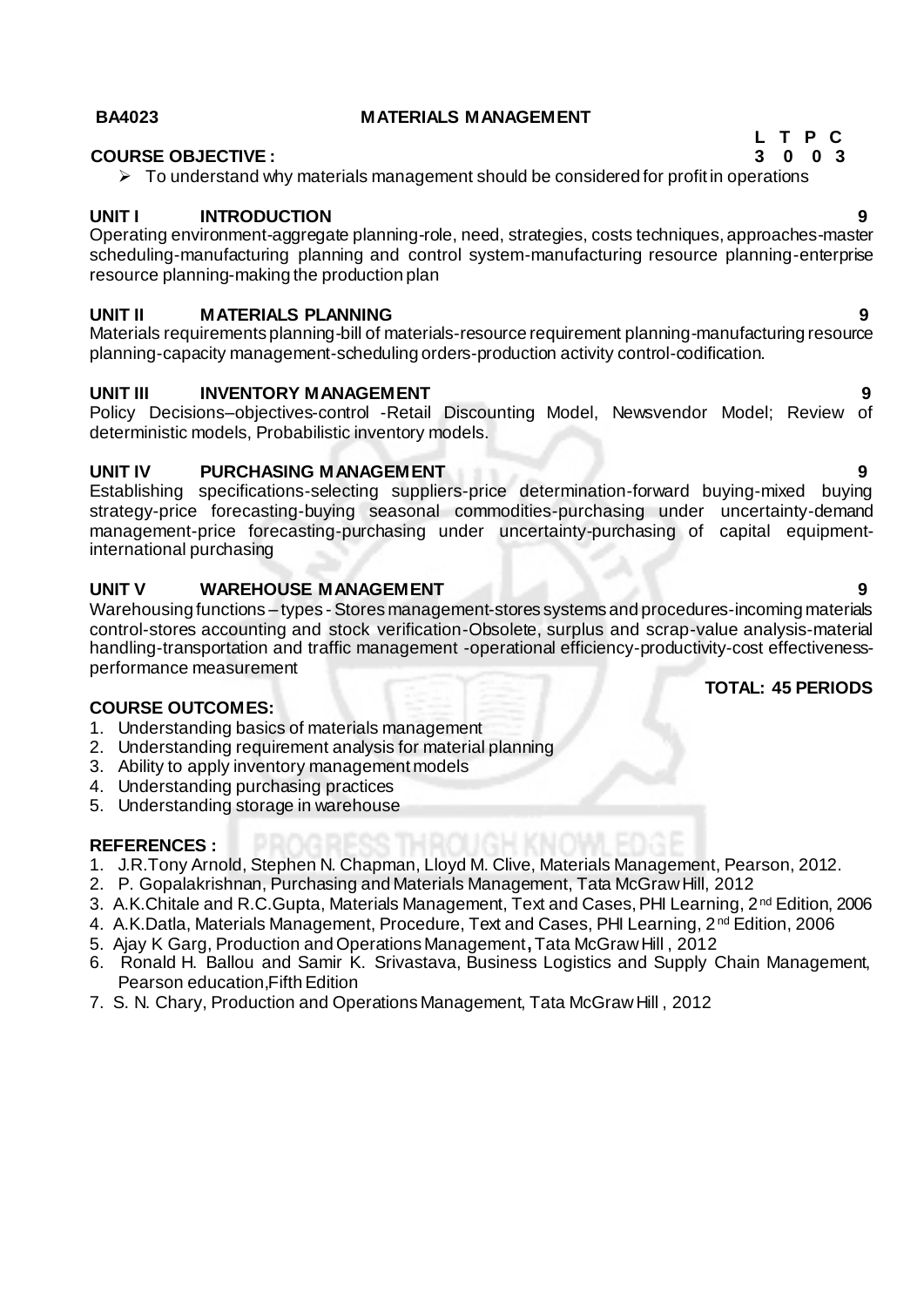# **BA4024 SERVICES OPERATIONS MANAGEMENT L T P C**

# **COURSE OBJECTIVE:**

 $\triangleright$  To help understand how service performance can be improved by studying services operations management

### **UNIT I INTRODUCTION 9**

Services – Importance, role in economy, service sector – nature, growth. Nature of services - distinctive characteristics, Service Package, Service classification, service-dominant logic, open-systems view. Service Strategy –Strategic service vision, competitive environment, generic strategies, winning customers; Role of information technology; stages in service firm competitiveness.

### **UNIT II SERVICE DESIGN 9**

New Service Development – Design elements – Service Blue-printing - process structure – generic approaches. Service Encounter – triad, creating service orientation, service profit chain; Front-office Back-office Interface– service decoupling. Technology in services – self-service, automation, ecommerce, e-business, technology innovations.

### **UNIT III SERVICE QUALITY 9**

Service Quality- Dimensions, Service Quality Gap Model; Measuring Service Quality –SERVQUAL, Walk-through Audit, Quality service by design , Service Recovery, Service Guarantees. Process Improvement –productivity improvement - DEA, quality tools, benchmarking, Quality improvement programs.

### **UNIT IV SERVICE FACILITY 9**

Supporting facility -Service scapes, Facility design – nature, objectives, process analysis, Service facility layout. Service Facility Location – considerations, facility location techniques – metropolitan metric, Euclidean, centre of gravity, retail outlet location, location set covering problem. Vehicle routing and Scheduling.

### **UNIT V MANAGING CAPACITY AND DEMAND 9** 9

Managing Demand – strategies; Managing capacity – basic strategies, supply management tactics,operations planning and control; Yield management; Inventory Management in Services– RetailDiscounting Model, Newsvendor Model; Managing Waiting Lines –Queuing systems, psychology ofwaiting; Managing for growth- expansion strategies, franchising , globalization. **TOTAL: 45 PERIODS**

#### **COURSE OUTCOMES:**

- 1. Appreciation of nature of service operations
- 2. Ability to design services
- 3. Ability to inculcate quality in service design and delivery
- 4. Apply models to design service facility
- 5. Ability to grow and sustain service business

#### **REFERENCES:**

- 1. James A. Fitzsimmons, Mona J, Fitzsimmons, Sanjeev Bordoloi, Service Management Operations, Strategy, Information Technology,McGraw-Hill Education – 8th Edition 2018.
- 2. Richard D. Metters, Successful Service Operations Management, Cengage Learning, 2nd Edition, 2012.
- 3. CengizHaksever, Barry Render, Service Management, Pearson Education, 2013.
- 4. Robert Johnston, Graham Clark, Service Operations Management, Pearson Education, 2<sup>nd</sup>Edition, 2005.
- 5. Bill Hollins and Sadie Shinkins, Managing Service Operations, Sage, 2006.



# **3 0 0 3**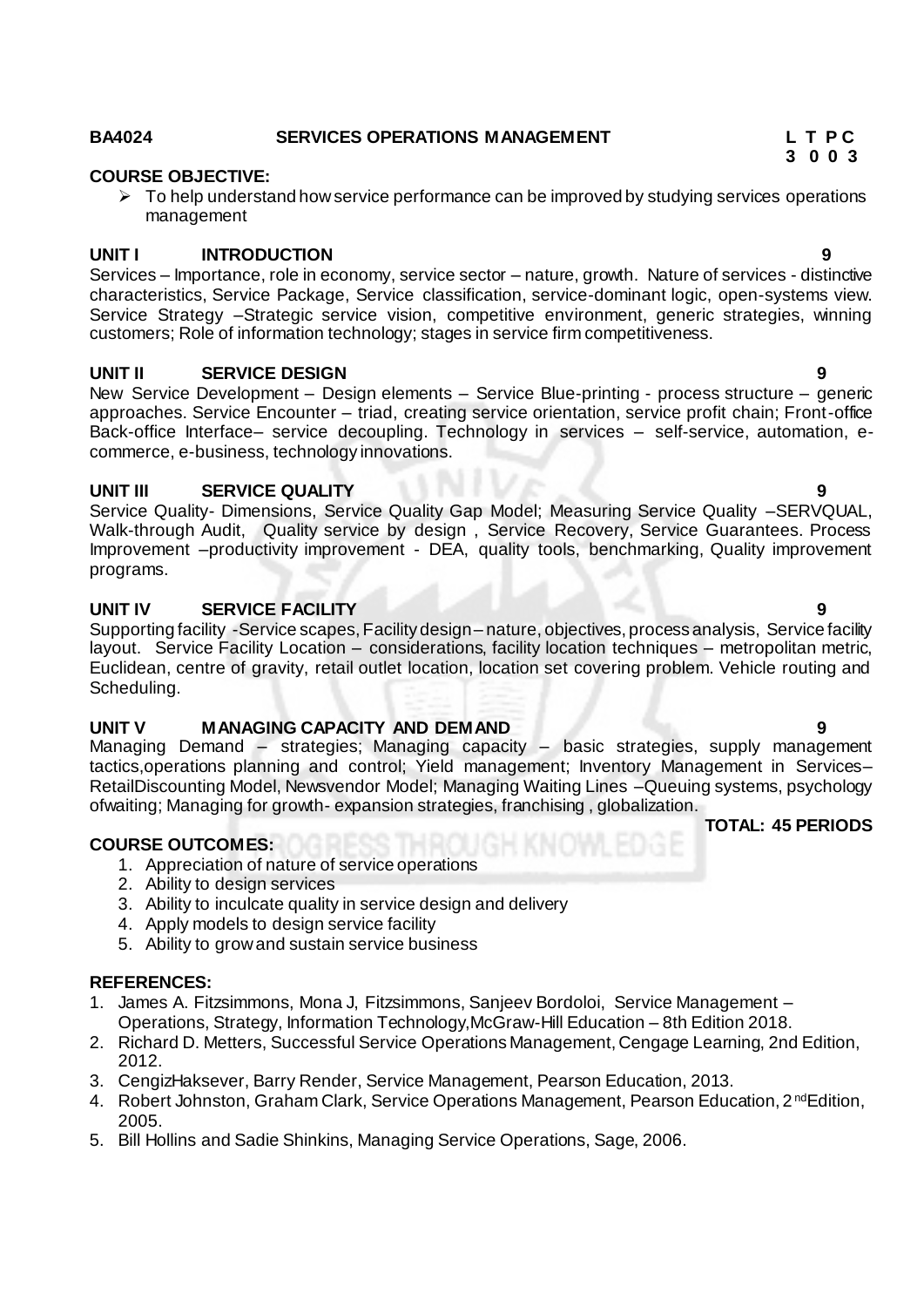# **COURSE OBJECTIVE:**

 To treat the subject in depth by emphasizing on the advanced quantitative models and methods in logistics and supply chain management and its practical aspects and the latest developments in the field.

# **UNIT I INTRODUCTION 9**

Introduction to analytics – descriptive, predictive and prescriptive analytics, Data Driven Supply Chains – Basics, transforming supply chains, Barriers to implementation, Road Map.

# **UNIT II WAREHOUSING DECISIONS 9**

Mathematical Programming Models - P-Median Methods - Guided LP Approach - Balmer – Wolfe Method, Greedy Drop Heuristics, Dynamic Location Models, Space Determination and Layout Methods

# **UNIT III INVENTORY MANAGEMENT**

Inventory aggregation Models, Dynamic Lot sizing Methods, Multi-Echelon Inventory models, Aggregate Inventory system and LIMIT, Risk Analysis in Supply Chain - Measuring transit risks, supply risks, delivering risks, Risk pooling strategies.

# **UNIT IV TRANSPORTATION NETWORK MODELS 9**

Notion of Graphs, Minimal Spanning Tree, Shortest Path Algorithms, Maximal Flow Problems, Multistage Transshipment and Transportation Problems, Set covering and Set Partitioning Problems, Traveling Salesman Algorithms, Advanced Vehicle Routing Problem Heuristics, Scheduling Algorithms-Deficit function Approach and Linking Algorithms

# **UNIT V MCDMMODELS 9**

Analytic Hierarchy Process(AHP), Data Envelopment Analysis (DEA), Fuzzy Logic and Techniques, the analytical network process (ANP), TOPSIS-Application in SCM

## **COURSE OUTCOMES:**

- 1. Understanding of supply chain analytics fundamentals
- 2. Ability to design warehouse models to enhance supply chain performance.
- 3. Ability to analyse models and strategies in inventory management.
- 4. Ability to understand network models in transportation.
- 5. Ability to make decision using multi-criteria in applications of SCM

# **REFERENCES :**

- 1. Nada R. Sanders, Big data driven supply chain management: A framework for implementing analytics and turning information into intelligence, Pearson Education, 2014.
- 2. Michael Watson, Sara Lewis, Peter Cacioppi, Jay Jayaraman, Supply Chain Network Design: Applying Optimization and Analytics to the Global Supply Chain, Pearson Education, 2013.
- 3. Anna Nagurney, Min Yu, Amir H. Masoumi, Ladimer S. Nagurney, Networks Against Time: Supply Chain Analytics for Perishable Products, Springer, 2013.
- 4. Muthu Mathirajan, ChandrasekharanRajendran, SowmyanarayananSadagopan, ArunachalamRavindran, ParasuramBalasubramanian, Analytics in Operations/Supply Chain Management , I.K. International Publishing House Pvt. Ltd., 2016.
- 5. Gerhard J. Plenert, Supply Chain Optimization through Segmentation and Analytics, CRC Press, Taylor & Francis Group, 2014.

# **TOTAL: 45 PERIODS**